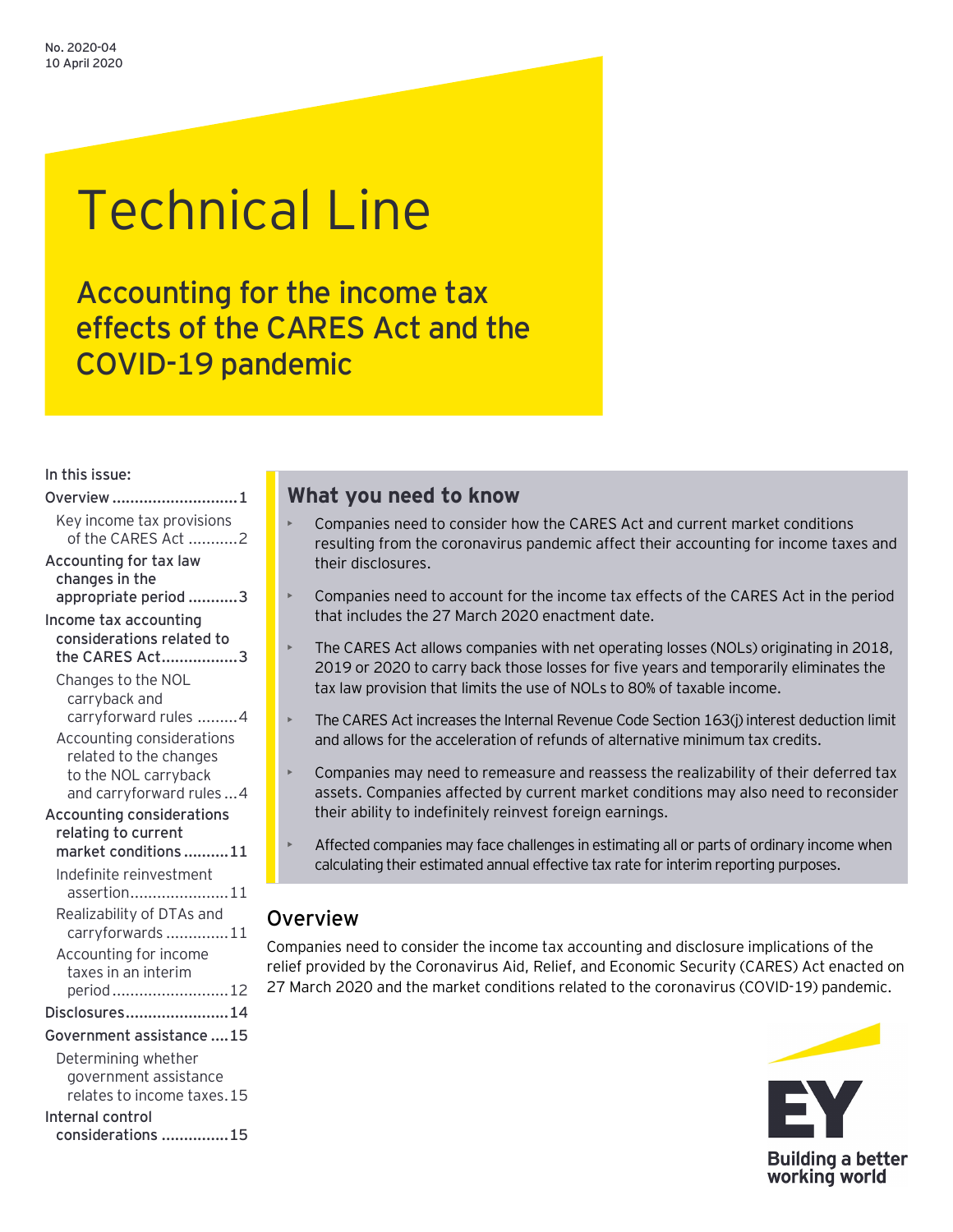In addition, governments around the world are considering various forms of assistance or grants that eligible companies will also need to consider.

This publication supplements our Technical Line, *[Accounting and reporting considerations for](https://www.ey.com/en_us/assurance/accountinglink/technical-line---accounting-and-reporting-considerations-for-the)  [the effects of the coronavirus outbreak](https://www.ey.com/en_us/assurance/accountinglink/technical-line---accounting-and-reporting-considerations-for-the)*, which provides a broader discussion of the accounting and disclosure implications of the COVID-19 pandemic.

## <span id="page-1-0"></span>Key income tax provisions of the CARES Act

The CARES Act includes many measures to assist companies, including temporary changes to income and non-income-based tax laws, some of which were enacted under the Tax Cuts and Jobs Act (TCJA) in 2017.

Some of the key income tax-related provisions of the CARES Act include:

- Eliminating the 80% of taxable income limitation by allowing corporate entities to fully utilize NOLs to offset taxable income in 2018, 2019 or 2020
- Allowing NOLs originating in 20[1](#page-15-0)8, 2019 or 2020 to be carried back five years<sup>1</sup>
- Increasing the net interest expense deduction limit to 50% of adjusted taxable income from 30% for tax years beginning 1 January 2019 and 2020
- Allowing taxpayers with alternative minimum tax (AMT) credits to claim a refund in 2020 for the entire amount of the credit instead of recovering the credit through refunds over a period of years, as originally enacted by the TCJA
- Allowing companies to deduct more of their cash charitable contributions paid during calendar year 2020 by increasing the taxable income limitation from 10% to 25%
- Retroactively clarifying the immediate recovery of qualified improvement property costs rather than over a 39-year recovery period

A careful analysis of the temporary relief provided by the CARES Act is necessary to determine whether a company is eligible to use the relief and, if so, how the provisions should be applied. Affected taxpayers will also need to carefully consider the sequencing and interaction of the amended provisions as well as their interaction with various other federal tax provisions, many of which were enacted with the TCJA (e.g., global intangible low-taxed income (GILTI), base erosion and anti-abuse tax (BEAT), foreign-derived intangible income (FDII), Section 199 domestic production deduction (Section 199)). Detailed calculations may be necessary to determine the best use of available deductions and tax attributes during the potential carryback periods.

In addition to the income tax provisions noted above, the CARES Act includes non-income tax relief measures, such as allowing payments of the employer share of Social Security payroll taxes that would otherwise be due from the date of enactment through 31 December 2020 to be paid over the following two years. Other provisions will allow eligible employers subject to closure due to the COVID-19 pandemic to receive a 50% credit on qualified wages against their employment taxes each quarter with any excess credits eligible for refunds. Refer to our To the Point, *[Relief provided by the CARES Act will affect accounting and financial](https://www.ey.com/en_us/assurance/accountinglink/to-the-point---relief-provided-by-the-cares-act-will-affect-acco)  [reporting](https://www.ey.com/en_us/assurance/accountinglink/to-the-point---relief-provided-by-the-cares-act-will-affect-acco)*, for more information about the effects of other provisions of the CARES Act.

The income tax accounting and disclosure implications may range from narrow to extensive, depending on a company's facts and circumstances.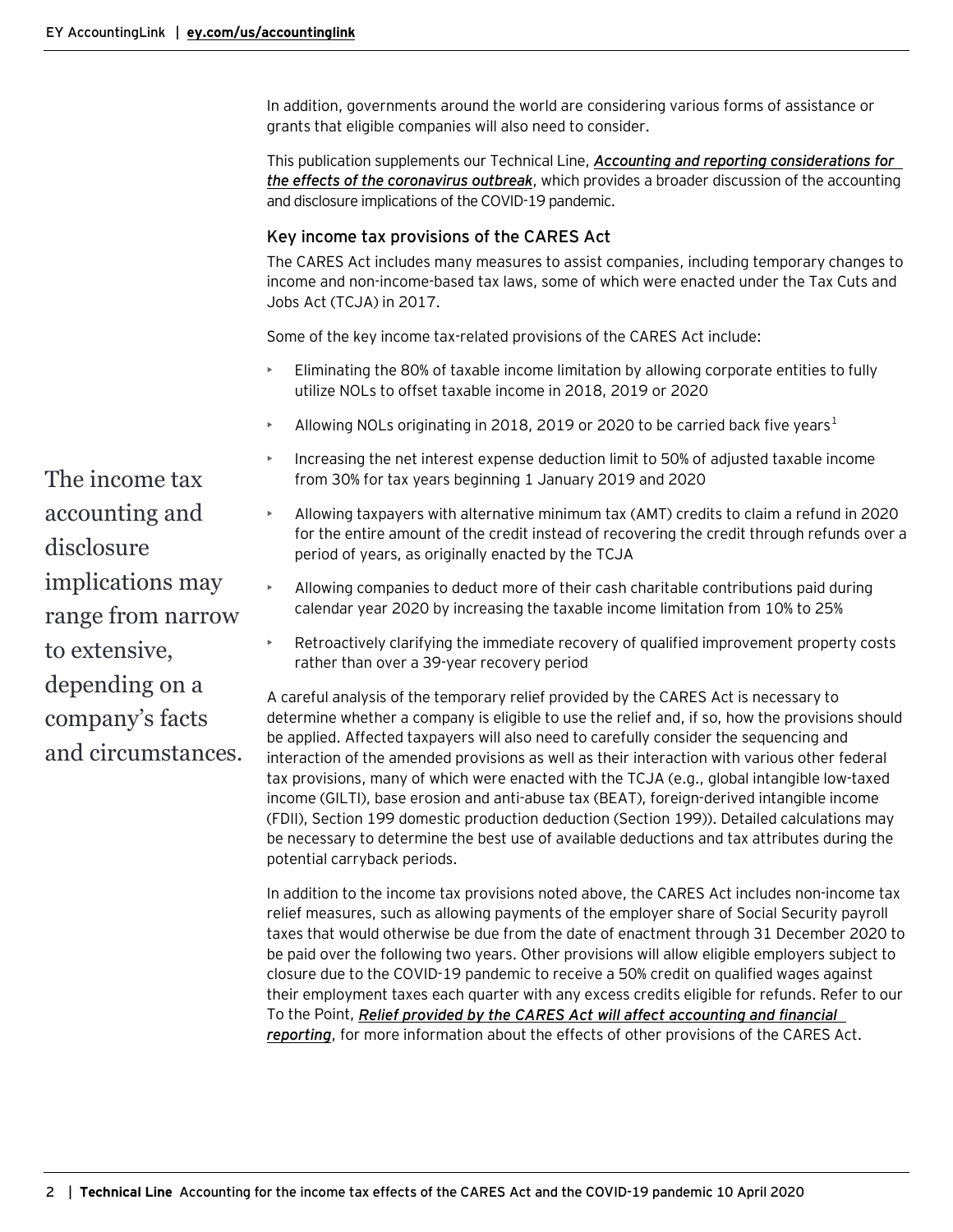# <span id="page-2-0"></span>Accounting for tax law changes in the appropriate period

Accounting Standards Codification (ASC) 740, *Income Taxes*, requires the effect of changes in tax rates and laws on deferred tax balances to be recognized in the period in which new legislation is enacted. In the case of US federal income taxes, the enactment date is the date the bill becomes law, which generally is upon presidential signature. For the CARES Act, that is 27 March 2020.

The tax effect of a change in tax laws or rates on taxes payable or refundable for a prior year is recognized as of the enactment date as tax expense (benefit) for the current year. The effect of a change in tax laws or rates on taxes currently payable or refundable for the current year is recorded after the effective date and reflected in the computation of the annual effective tax rate beginning no earlier than the first interim period that includes the enactment date.<sup>[2](#page-15-0)</sup>

For interim reporting, the effect of new legislation is recognized in the interim period in which the legislation is enacted even if the change in the tax rates is retroactive. Companies cannot allocate the effects of retroactive rate changes to prior interim periods. Furthermore, ASC 740-270-30-11 prohibits including the effect of tax law changes in the computation of the estimated effective tax rate for the year, effectively prohibiting spreading the effects of the change over interim periods following enactment.

Determining when to account for the effects of tax law changes in other countries that provide relief related to COIVD-19 requires an understanding of the legislative process in the specific jurisdiction. Under ASC 740, the enactment date is when all steps in the process for legislation to become law have been completed. In Australia, the United Kingdom and Canada, for example, the enactment date would be when Royal Assent is given to legislation, not when it is passed by Parliament. Refer to chapter 8 of our Financial reporting developments (FRD) publication, *[Income taxes](https://www.ey.com/en_us/assurance/accountinglink/financial-reporting-developments---income-taxes-)*, for additional considerations on the accounting for tax law changes.

## How we see it

Because governments around the world are considering various forms of relief measures in response to the economic conditions of COVID-19, companies will need to monitor developments in the jurisdictions where they have significant operations for tax law changes that could have income tax accounting and disclosure implications.

# <span id="page-2-1"></span>Income tax accounting considerations related to the CARES Act

Companies will need to account for the income tax provisions of the CARES Act in the period that includes 27 March 2020 (i.e., the first quarter for calendar year-end companies). Certain income tax provisions of the CARES Act are retroactive to earlier years and may, therefore, require companies to amend previously filed tax returns or file Change in Accounting Method applications.

For example, the law allows companies to carry back losses from 2018 or 2019 for a period of five years and increases interest deduction limitations in 2019. Likewise, the retroactive clarification for the immediate recovery of qualified improvement property costs, rather than over a 39-year recovery period, for assets placed in service after 27 November 2017 will require companies to either file amended returns or file for a Change in Accounting Method. The effect of these changes on existing deferred taxes or current income taxes payable or refundable should be recorded in the reporting period that includes the enactment date.

## How we see it

Many corporate taxpayers will benefit from the income tax relief provided by the CARES Act. However, the complexity of the tax law requires careful consideration of the overall effect, including the sequencing of and interaction between its provisions and other federal tax laws.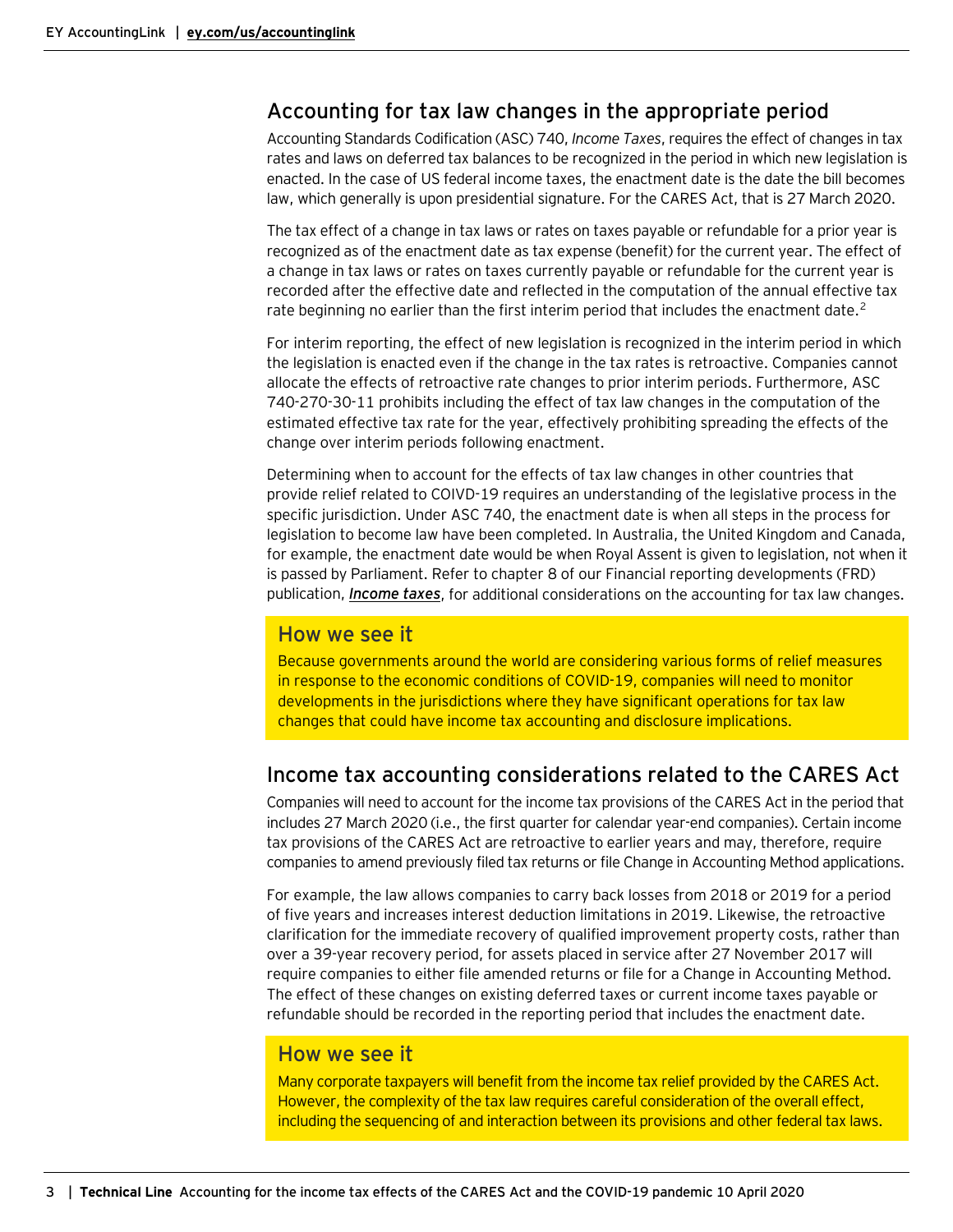## <span id="page-3-0"></span>Changes to the NOL carryback and carryforward rules

The CARES Act allows corporate taxpayers to carry back NOLs arising in tax years beginning after 31 December 2017 and before 1 January 2021 (e.g., calendar-year companies can carry back NOLs arising in 2018, 2019 and 2020) and use them to offset taxable income in each of the five years preceding the tax year the loss was generated. For example, 2018 losses can be carried back to offset taxable income from 2013 through 2017.

This change provides temporary relief from the provisions of the TCJA that had generally repealed all carrybacks of losses generated in taxable years ending after 31 December 2017. The CARES Act also provides special carryback rules for certain taxpayers, such as real estate investment trusts and life insurance companies, and provides a technical correction to the TCJA, allowing a fiscal year company to carry back an NOL arising in its 2018 tax year under the prior NOL carryback regime (allowing for a two-year carryback).

Companies that carry back NOLs to years subject to the transition tax under TCJA (i.e., Internal Revenue Code (IRC) Section 965) will need to perform additional analysis to understand how the changes to the NOL carryback rules in the CARES Act affect them. In addition, companies may need to adjust amounts previously recorded for uncertainty in tax positions affected by the interactions of the provisions in the CARES Act.

The changes to NOL carryback and carryforward rules may require companies to schedule the reversals of their temporary differences.

The CARES Act also temporarily eliminates the provision of the TCJA that limits the amount corporate taxpayers are able to deduct for NOLs generated in tax years beginning after 31 December 2017 to 80% of their taxable income. That is, the CARES Act allows corporate taxpayers to fully use NOLs to offset taxable income in 2018, 2019 or 2020. For tax years beginning after 2020, the 80% limit will be reinstated.

## <span id="page-3-1"></span>Accounting considerations related to the changes to the NOL carryback and carryforward rules

## *Adjustments to existing DTAs and DTLs*

ASC 740-10-30-8 states that the objective of the measurement guidance for deferred tax assets (DTAs) and deferred tax liabilities (DTLs) is "to measure a deferred tax liability or asset using the enacted tax rate(s) expected to apply to taxable income in the periods in which the deferred tax liability or asset is expected to be settled or realized." Therefore, companies with federal NOLs originating in 2018 and 2019 that expect to carry them back to earlier years will need to remeasure the DTAs related to their NOLs. This is because the NOLs originating in 2018 and 2019 were initially measured at the current US corporate tax rate of 21%; however, these NOLs may now be carried back to offset taxable income that was taxed at a 35% tax rate.

In addition, a company may need to schedule its temporary differences to determine whether any of its DTAs and DTLs, upon reversal in 2020, will give rise to an NOL that will be recovered by a carryback to a prior year. A company with beginning-of-the-year DTAs for deductible temporary differences in excess of DTLs for taxable temporary differences that will reverse in the 2020 taxable year into an NOL that is expected to be realized by carryback should remeasure those DTAs and DTLs using the tax law and rates for the year the refund is expected to be realized (i.e., the year to which the loss is expected to be carried back) as a discrete item in the interim period including 27 March 2020. However, if net DTLs are expected to reverse in 2020, this would not result in an NOL being generated upon their reversal. In the situation where an overall loss is expected for the year, a company should measure the beginning-of-the-year net DTLs using the tax law and rates for the year the refund is expected to be realized (i.e., the year to which the loss is expected to be carried back) as part of the estimated annual effective tax rate.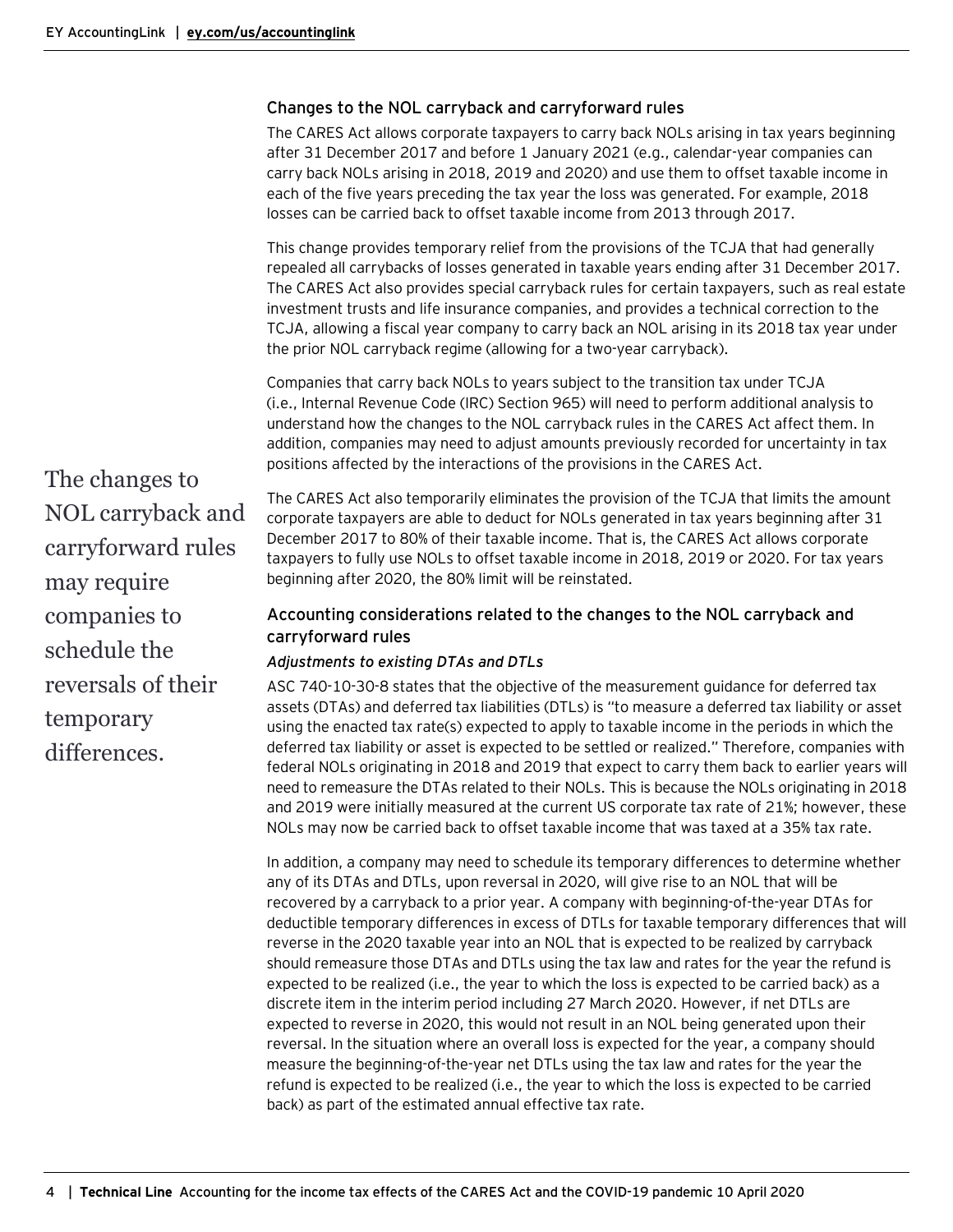Companies that have DTAs for disallowed interest deductions originating in 2019 may need to consider whether the temporary increase in the interest deduction limitation changes either the amount of NOLs originating or utilized in 2019 that can now be carried back. See the *Temporary changes to the business interest deduction limitation rules* section below for further discussion of the temporary changes to the interest deduction limitation rules.

Companies that carry back losses to offset taxable income in prior years under the CARES Act will also need to consider how other tax attributes that were used in a prior year may now be recalculated as a result of the carryback (e.g., previously used foreign tax credits may be recalculated after carrying back a loss). In addition, GILTI, BEAT, FDII and Section 199 amounts may be affected. Other considerations relating to the interaction of the NOL carryback with other provisions include the effect on the taxpayer's AMT liability or credits, if any, in the carryback year. Refer to the *Valuation allowance considerations* section below for additional discussion.

## *Balance sheet classification*

Companies that plan to carry back losses from 2018 or 2019 should reclassify the amount of tax-effected NOLs they expect to offset against a prior year's taxable income from deferred taxes to an income tax receivable (or a reduction in income taxes payable) if they expect a refund within the next 12 months. Refer to Illustration 2 below for an example of the adjustments to existing DTAs related to NOLs.

## *NOL carryforward considerations*

Companies that utilized NOL carryforwards from post-tax-reform years to offset taxable income in 2019 will need to consider whether they can further offset additional taxable income in those years, due to the elimination of the 80% limitation on the usage of NOLs. In this case, a company may need to reclassify a portion of the existing NOL carryforwards to an income tax receivable (or a reduction in income taxes payable) if the company expects a refund as a result of the limitation being eliminated for those tax years.

## **Illustration 1 — Effects of modifications to the limitation on usage of NOLs**

#### **Facts**

- A company generated \$1,500 in NOL carryforwards in 2018 that were previously subject to the 80% limit under the TCJA. The company does not have taxable income in any of the carryback years.
- The company's taxable income during 2019 was \$1,000.
- The company has not recorded a valuation allowance.

## **Analysis**

The following table illustrates the company's 2019 income tax provision before the CARES Act, when the NOLs were subject to the 80% limit under the TCJA, and after the CARES Act, when the temporary relief allowing the full use of NOLs is in effect:

|                                                                               |       | <b>Pre-CARES Act</b> Post-CARES Act |  |
|-------------------------------------------------------------------------------|-------|-------------------------------------|--|
| Taxable income before utilization of NOLs                                     | 1.000 | 1.000                               |  |
| NOLs used (subject to 80% limit pre-CARES Act and no limit<br>post-CARES Act) | (800) | (1.000)                             |  |
| Taxable income                                                                | 200   |                                     |  |
| Remaining NOL carryforward before and after CARES Act                         | 700   | 5()()                               |  |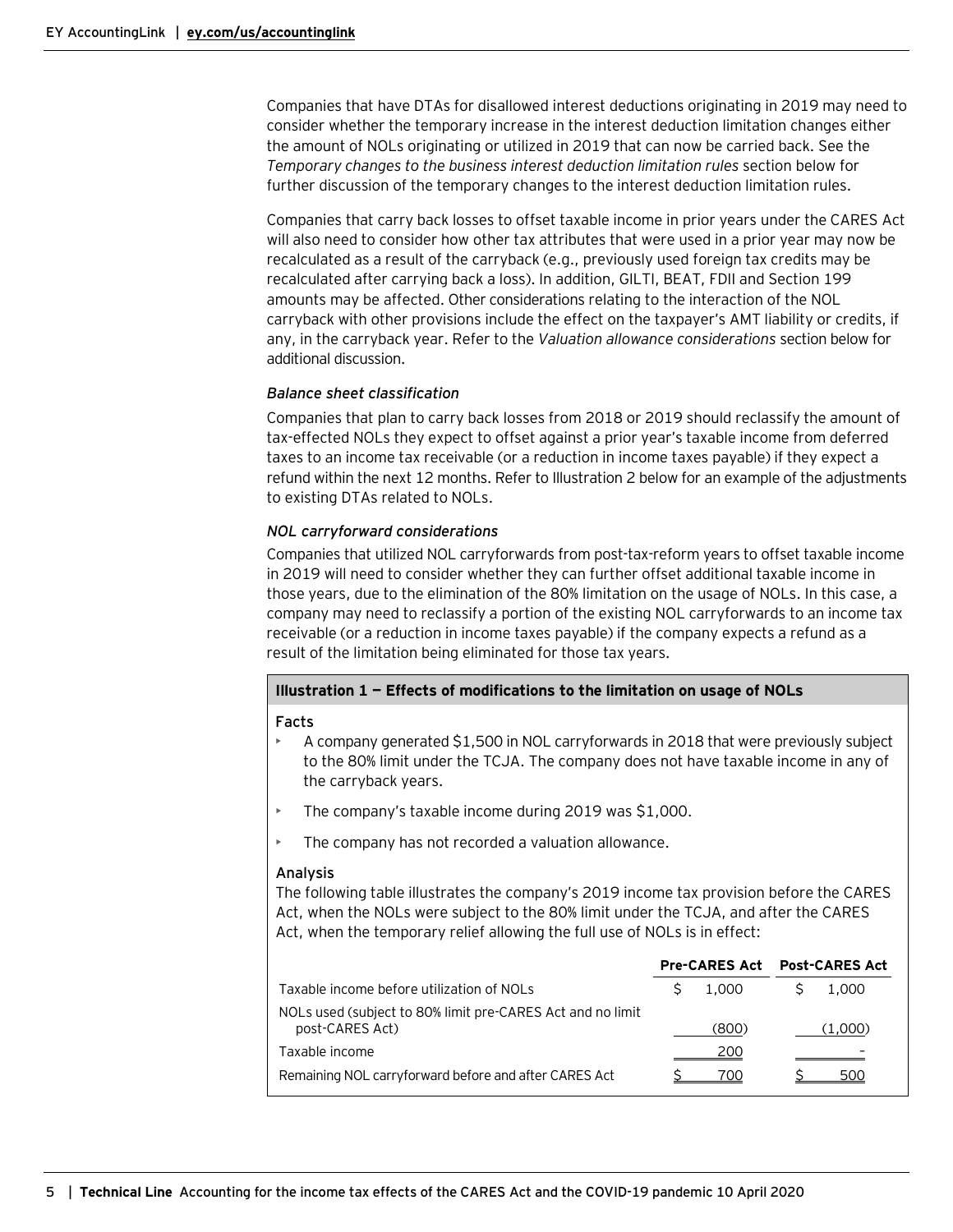As the table shows, the company can now use an additional \$200 of its NOL carryforward (\$1,000 rather than \$800) because of the temporary elimination of the 80% limit. The company should reclassify the tax-effected amounts of the NOLs (\$200\*21% or \$42) from DTAs to an income tax receivable (or a reduction in income taxes payable). In addition, if the company had previously recorded a valuation allowance against these DTAs, it would need to reverse its valuation allowance related to this portion of the DTA because the \$42 in DTAs would become realizable when the 80% limit on the use of NOLs was eliminated.

#### *Valuation allowance considerations*

Companies may also need to reevaluate previous valuation allowance conclusions in the period that includes the enactment date because of the CARES Act's changes to the NOL carryback and NOL limitation rules.

Under the TCJA, companies were not permitted to carry back losses generated in taxable years ending after 31 December 2017. After the enactment of the CARES Act, companies are allowed to carry back NOLs arising in 2018, 2019 and 2020 and use them to offset taxable income in each of the preceding five years. As a result, companies that were not previously able to consider taxable income in carryback periods as a source of taxable income when evaluating the realizability of their NOLs are now able to do so. Refer to Illustration 2 below for an example of the effect of this provision in a company's valuation allowance assessment.

Companies may need to reevaluate their previous valuation allowance conclusions.

In addition, when evaluating other sources of future taxable income prior to the CARES Act, companies would need to carefully consider the limitation on the use of their NOLs to 80% of their taxable income. After the enactment of the CARES Act, the usage of NOLs to offset taxable income is limited to 80% of taxable income only in years after 2020.

Because of the temporary measures in the CARES Act, companies may reach different conclusions regarding the realizability of their DTAs in the period of enactment. Refer to sections 6.3, *Source one — taxable income in prior carryback years*, and 6.4, *Source two future reversal of existing temporary differences*, of our FRD, *[Income taxes](https://www.ey.com/en_us/assurance/accountinglink/financial-reporting-developments---income-taxes-)*, for additional discussion on using carrybacks and carryforwards when evaluating the realizability of DTAs.

## **Illustration 2 — Effects of modifications to NOL carryback rules**

#### **Facts**

Company A, a calendar-year company has the following at 31 December 2019:

- Deductible temporary differences of \$1,000, expected to reverse entirely in 2021
- NOL carryforwards of \$300 originating in 2018 and \$300 originating in 2019
- Taxable temporary differences of \$700, expected to reverse entirely in 2022 (i.e., a period the 80% limitation is in effect)
- A valuation allowance as it has no projected future taxable income beyond the reversal of its taxable temporary differences and no tax planning strategies available

Additionally, the company had taxable income of \$250 in both 2016 and 2017.

The tax rate was 21% in 2019 and 2018 and 35% in 2017 and 2016.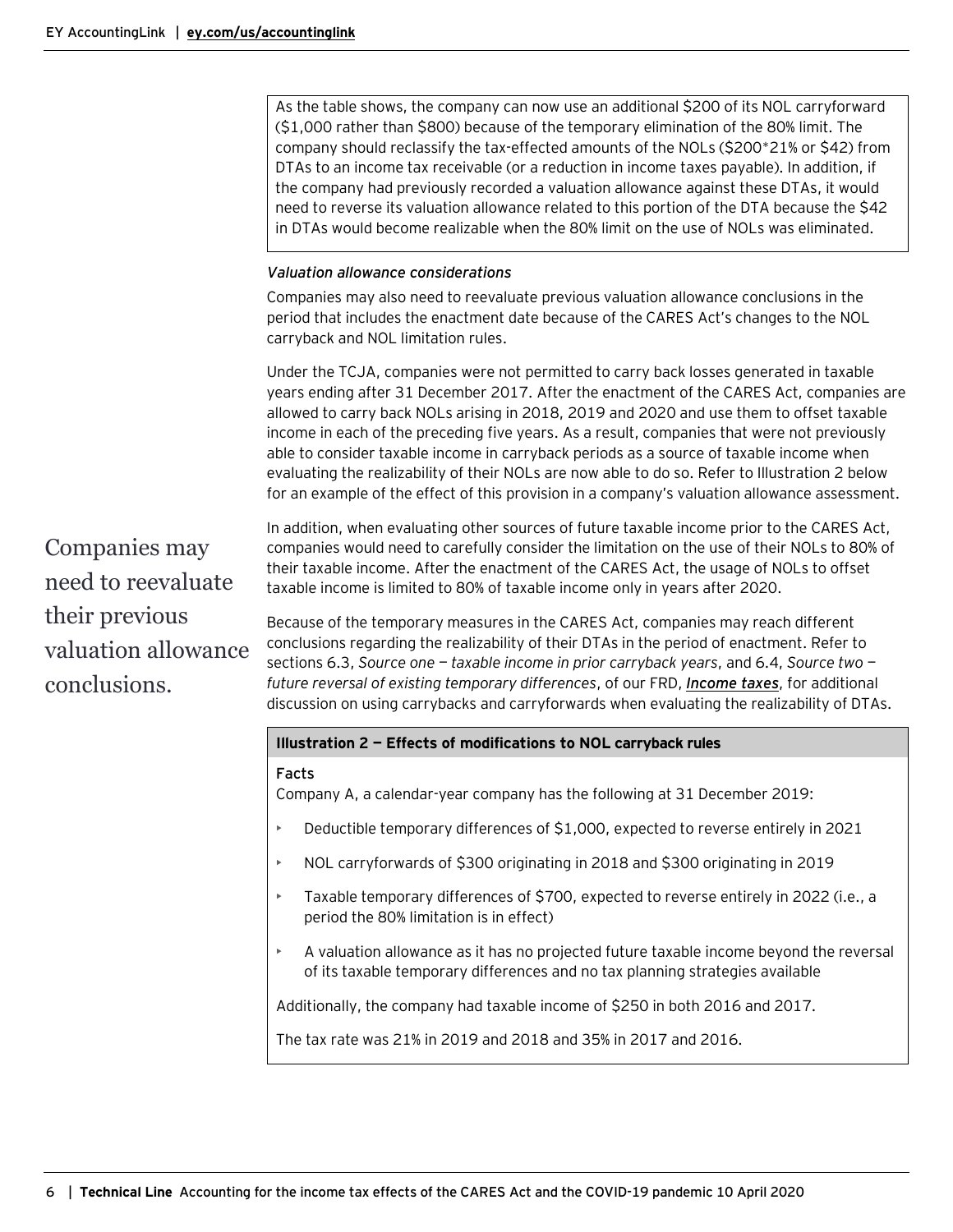#### **Pre-CARES Act analysis**

Under the TCJA, carrybacks for the losses generated in 2018 and 2019 were not available. Therefore, the company would have performed its valuation allowance assessment without considering taxable income in prior carryback years, as follows:

|                                                                                                                                                            |              | Tax-effected |
|------------------------------------------------------------------------------------------------------------------------------------------------------------|--------------|--------------|
|                                                                                                                                                            | <b>Gross</b> | (at 21%)     |
| Deductible temporary differences                                                                                                                           | \$<br>1,000  | \$<br>210    |
| NOL carryforwards                                                                                                                                          | 600          | 126          |
| Total temporary differences and carryforwards to be assessed                                                                                               | 1,600        | 336          |
| Source one: carryback – repealed under the TCJA                                                                                                            | N/A          | N/A          |
| Source two: reversals of existing taxable temporary differences<br>(limited to 80% based on the taxable income limitation in<br>effect for 2022 (700*80%)) | (560)        | (118)        |
| Sources three and four: tax planning strategies and projections                                                                                            |              |              |
| Total DTAs realizable based on sources of taxable income                                                                                                   |              | (118)        |
| Net DTAs requiring a valuation allowance                                                                                                                   |              | 218          |
| Valuation allowance                                                                                                                                        |              | (218)        |
| Net DTAs after valuation allowance                                                                                                                         |              |              |

Because Company A does not have any taxable income from sources three and four to support the realizability of its existing DTAs, its assessment was limited to the future reversals of existing taxable temporary differences. Based on its analysis, Company A recorded a valuation allowance for \$218.

Note, in this illustration, the taxable temporary difference reverses in a period when there are no reversing deductible temporary differences. Therefore, based on the expected reversal pattern, the company would only be able to utilize NOLs of up to 80% of the expected taxable income or \$560.

## **Post-CARES Act analysis**

Company A will carry back \$500 of the \$600 of NOLs to offset taxable income in 2016 and 2017, based on the temporary relief provided by the CARES Act. There is no available taxable income in any other carryback period and, therefore, the remaining \$100 loss is carried forward.

Because the deferred taxes for NOLs were measured using the tax rate at which they were expected to be recovered (i.e., 21%), the \$500 of NOLs being carried back need to be remeasured based on the tax rate enacted in the carryback period (i.e., 35%). The adjusted amount is reclassified from deferred taxes to income tax receivable (or reduction in income taxes payable) because Company A will file a refund claim and expects a refund within the next 12 months. The remaining \$100 of NOLs that will be carried forward would be still taxeffected at 21%.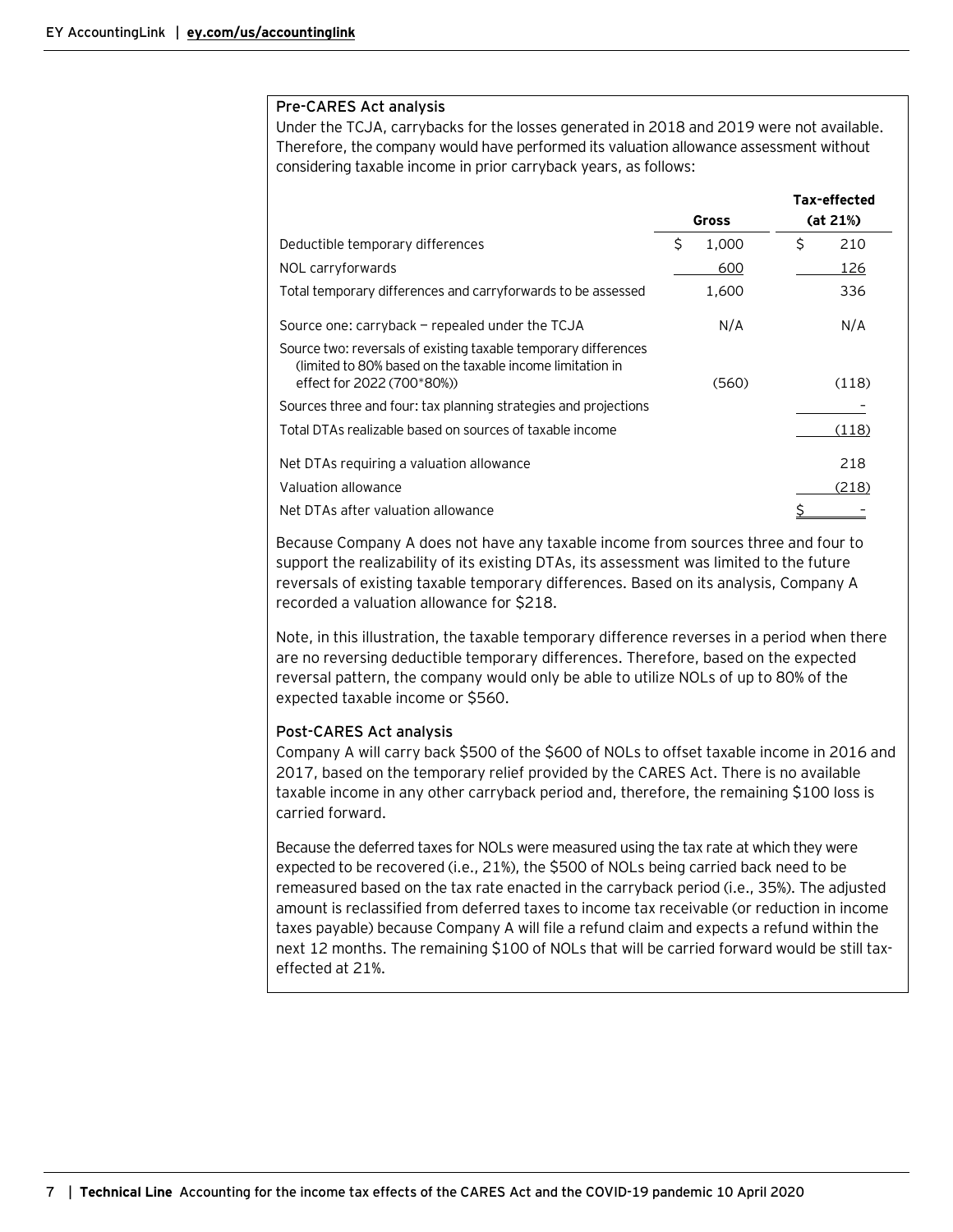| The updated valuation allowance assessment would be as follows:                                                                                        |              |              |
|--------------------------------------------------------------------------------------------------------------------------------------------------------|--------------|--------------|
|                                                                                                                                                        | <b>Gross</b> | Tax-effected |
| Deductible temporary differences (at 21%)                                                                                                              | \$<br>1,000  | Ś<br>210     |
| $NOLs$ – carried back (at 35%)                                                                                                                         | 500          | 175          |
| $NOLs$ – carried forward (at 21%)                                                                                                                      | 100          | 21           |
| Total temporary differences and carryforwards to be assessed                                                                                           | 1,600        | 406          |
| Source one: NOLs carried back to 2016 and 2017 under<br>the CARES Act                                                                                  | (500)        | (175)        |
| Source two: reversal of existing taxable temporary differences<br>(limited to 80% based on taxable income limitation in effect)<br>for 2022 (700*80%)) | (560)        | (118)        |
| Sources three and four: tax planning strategies and projections                                                                                        |              |              |
| Total DTAs realizable based on sources of taxable income                                                                                               |              | (293)        |
| Net DTAs requiring a valuation allowance                                                                                                               |              | 113          |
| Valuation allowance                                                                                                                                    |              | (113)        |
| Net DTAs after valuation allowance                                                                                                                     |              | _ (a)        |

(a) In this example, the net DTA after valuation allowance is zero because the company expects the \$175 to be refunded within the next 12 months and reclassified that amount to income tax receivable or a reduction in income taxes payable.

Because of the changes to the NOL carryback rules under the CARES Act, the company can now realize \$175 of its DTAs for NOLs (\$500\*35%). The company will recognize the change in the valuation allowance, along with the increase in the carrying value of its NOLs in the period of enactment. For interim periods, this amount would be recognized discretely with any other income tax effects of applying the CARES Act.

Note, in this illustration, the taxable temporary difference reverses in a period when there are no reversing deductible temporary differences. Therefore, based on the expected reversal pattern, the company would only be able to utilize NOLs of up to 80% of the expected taxable income or \$560. This example demonstrates the need for careful scheduling to determine the entire effects of the CARES Act changes related to NOL rules.

## *Other considerations, including recalculated tax credits*

Companies that carry back losses to offset taxable income in prior years under the CARES Act also need to consider that other tax positions and attributes that were used in a prior year may now be adjusted as a result of the carryback. The carryback of NOLs can affect other tax calculations, including foreign tax credits (FTCs), FDII, GILTI, Section 199, R&D tax credits, BEAT and Section 965 transition tax calculations, among others.

For example, a company may have used FTCs to offset taxable income in 2016. If the company now carries back NOLs originating in 2019 to offset 2016 taxable income, the FTCs previously used in 2016 will be recalculated and may be available to be carried back or forward. If those recalculated tax credits would expire unused after a company applies the loss carryback, a valuation allowance may be necessary for the related DTAs equal to the amount of recalculated tax credits. In other words, although the carryback of the current period deductible temporary difference would result in the realization of those DTAs, the previously realized tax credits may no longer be realizable. This situation results in the same tax position as deeming it to be more likely than not that all or a portion of the current period deductible temporary differences will not be realized and recognizing a valuation allowance in the current period on those DTAs.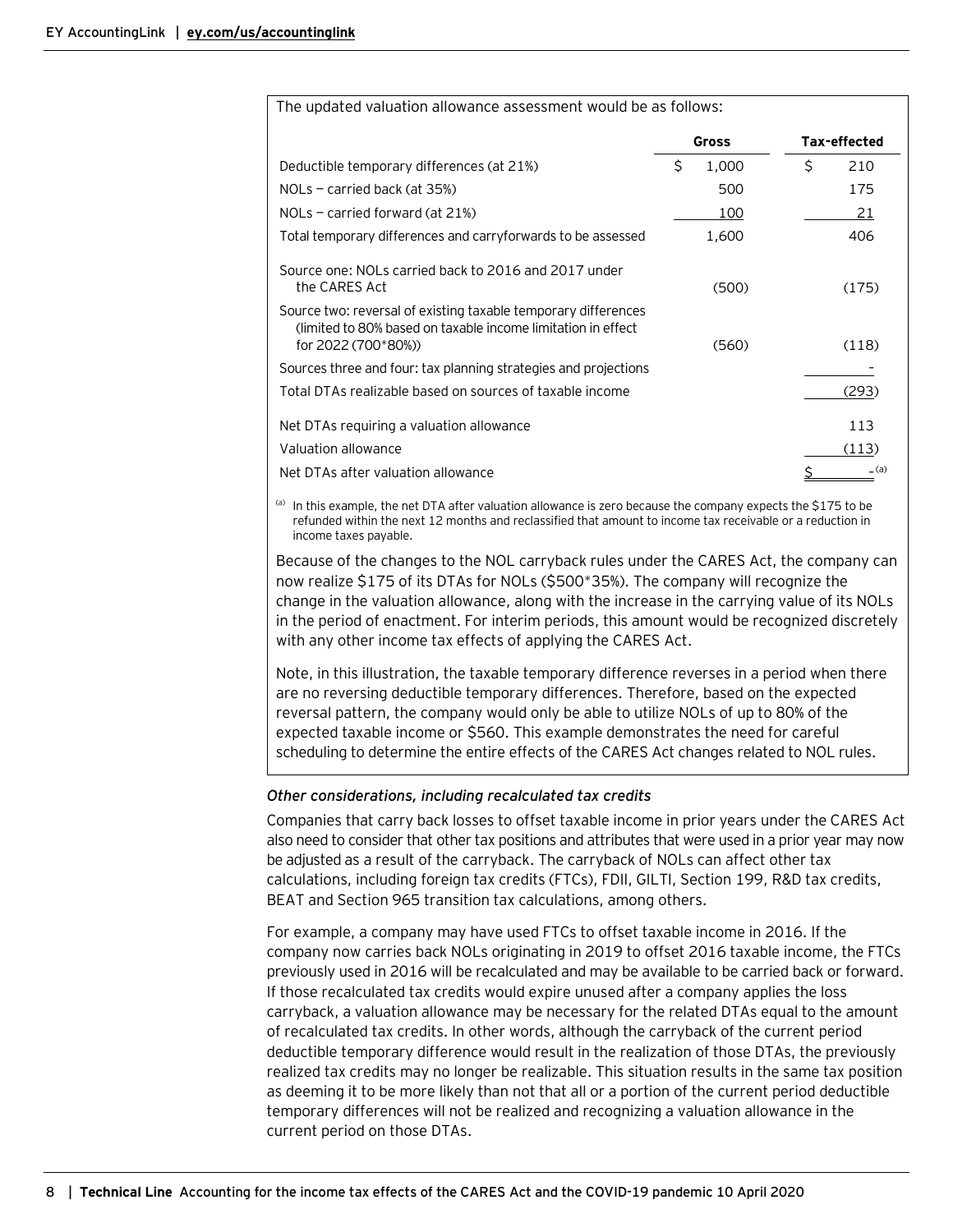## How we see it

Companies should consider the effects of temporary changes to NOL carryback and carryforward rules on the resulting taxable income or loss in carryback years as well as the realizability of their DTAs (including NOL-related DTAs) and tax credit carryforwards. This likely will require companies to schedule the reversal of their temporary differences.

## *Interim reporting considerations*

For interim reporting, the effects from adjusting DTAs or changes to valuation allowances as a result of the CARES Act should be recognized as a component of income tax expense or benefit from continuing operations in the interim period that includes 27 March 2020 and should not be allocated to subsequent interim periods by an adjustment of the estimated annual effective tax rate (EAETR). Companies that expect to have taxable losses for 2020, and have taxable income in periods earlier than 2018, may be able to benefit from those losses at a 35% tax rate rather than the current US corporate tax rate of 21%.

For changes in valuation allowances that are not related to the CARES Act, a company will apply the guidance in ASC 740-270 to determine whether those changes should be reflected in the EAETR. The tax effect of a valuation allowance expected to be necessary for DTAs and carryforwards originating during the year should be included in the EAETR. Changes to the beginning-of-the-year valuation allowance as a result of a change in expectations of future years' income (i.e., subsequent to the current year) are not reflected in the EAETR but recorded discretely in the period.

#### *Temporary changes to the business interest deduction limitation rules*

The TCJA modified IRC Section 163(j) to limit a company's interest deduction to 30% of the taxpayer's adjusted taxable income  $(ATI)$ .<sup>[3](#page-15-0)</sup> ATI is currently computed as taxable income excluding depreciation, amortization or depletion (approximating earnings before interest, taxes, depreciation and amortization) and will include these items beginning in 2022 (approximating earnings before interest and taxes). The CARES Act temporarily changes this interest deduction limit to 50% of a taxpayers' ATI for tax years that began in 2019 or 2020. Therefore, companies may be able to deduct more interest expense during those fiscal years.

For 2020, the CARES Act provides taxpayers with the option to use their 2019 ATI to calculate their interest deduction limitation instead of their 2020 ATI. Given the current economic conditions, many taxpayers may have greater ATI in 2019 than 2020. In those cases, electing to use 2019's ATI in lieu of 2020's ATI will generally result in a higher interest deduction in 2020 than otherwise would be permitted. The additional interest expense deducted may give rise to (or increase) an NOL originating in 2020, which, as previously discussed, may now be carried back to offset taxable income in five prior tax years. Companies that prepare interim financial statements should consider whether they will elect to use their 2019 ATI when estimating the amount of deductible interest in determining their EAETR for 2020.

Because of the relief measures, companies might see their interest deduction carryforwards reduced because they can now deduct more of their 2019 interest. Companies may need to reassess the realizability of any DTAs for interest carried forward due to the temporary increase in the amount of interest eligible to be deducted in 2019 and 2020. Refer to section 6.4.3, *Consideration of the limits of interest expense deduction*, of our FRD, *[Income taxes](https://www.ey.com/en_us/assurance/accountinglink/financial-reporting-developments---income-taxes-)*, for additional discussion of considerations relating to the limits on the interest expense deduction.

If a company is relying on projections of future taxable income, it will also need to consider the effects of the limitations in those projections, including any projections of future interest expense.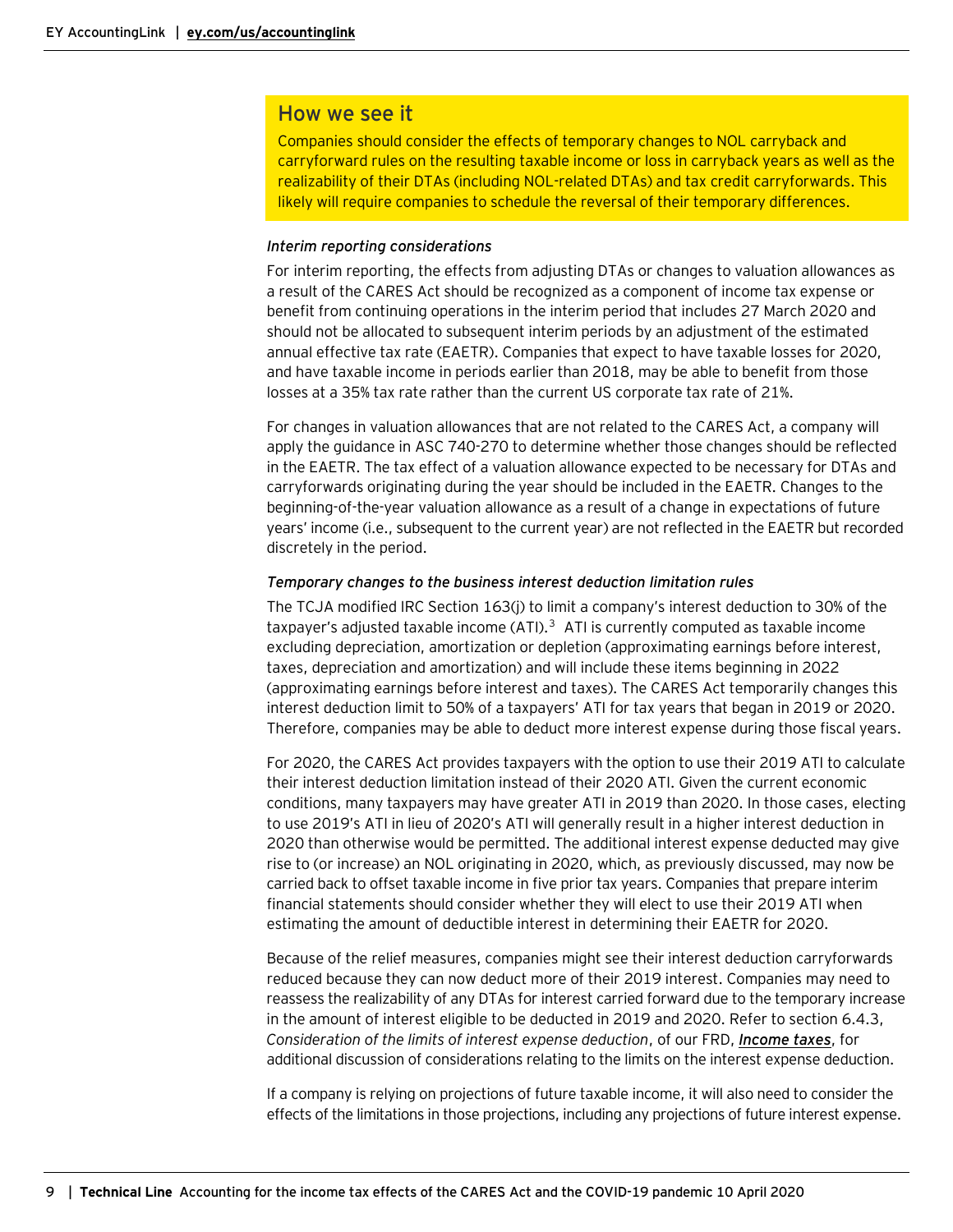|    | Facts<br>During 2019, a company had ATI of \$1,000 and interest expense of \$600.                                                                                                                                                                                                    |    |                                 |                                 |
|----|--------------------------------------------------------------------------------------------------------------------------------------------------------------------------------------------------------------------------------------------------------------------------------------|----|---------------------------------|---------------------------------|
| Þ. | At 31 December 2019, the company had an interest deduction carryforward from<br>disallowed business interest of \$300.                                                                                                                                                               |    |                                 |                                 |
| Þ  | As of 31 December 2019, the company had no NOL carryforwards or any other<br>temporary differences.                                                                                                                                                                                  |    |                                 |                                 |
|    | Analysis<br>The following table illustrates the company's 2019 ending net temporary differences and<br>carryforwards before the CARES Act, when the interest deduction was subject to the limit<br>of 30% of ATI under the TCJA, and after the CARES Act, when the limit on interest |    |                                 |                                 |
|    | deductions temporarily increased to 50%:                                                                                                                                                                                                                                             |    |                                 |                                 |
|    |                                                                                                                                                                                                                                                                                      |    | 2019<br><b>Pre-CARES Act</b>    | 2019<br><b>Post-CARES Act</b>   |
|    | ATI income                                                                                                                                                                                                                                                                           | \$ | 1,000                           | \$<br>1.000                     |
|    | Allowed interest expense deduction (30% and 50% of ATI,<br>respectively)                                                                                                                                                                                                             |    | (300)                           | (500)                           |
|    | Temporary differences and carryforwards:                                                                                                                                                                                                                                             |    | <b>Balance at</b><br>12/31/2019 | <b>Balance at</b><br>12/31/2019 |
|    | Interest deduction carryforward generated (total interest<br>expense of \$600 - interest expense deducted)                                                                                                                                                                           |    | 300                             | 100                             |

**Illustration 3 — Effects of modification to the interest deduction limitation**

to deferred tax amounts or valuation allowances resulting from the CARES Act should be recorded discretely in the period of enactment. Additionally, increased interest deductions may affect the calculation of other income and expense items during the affected years, which will need to be carefully considered and factored into a company's scheduling of the reversal of its temporary differences when

assessing the effect of the CARES Act. Potential interactions include the Section 250 deduction, NOL utilization, BEAT, and FTCs in tax years beginning in 2019 and 2020 as follows: • Section 250 deduction — Because the Section 250 deduction is limited based on taxable

- income, an increase to the business interest deduction may reduce a company's Section 250 deduction, affecting amounts of GILTI and FDII.
- Section 59A (BEAT) An increased business interest deduction may create or increase BEAT liability by reducing a company's regular tax liability.
- FTCs Increased business interest deductions may reduce a company's allowable FTCs due to adjustments to the FTC limitation.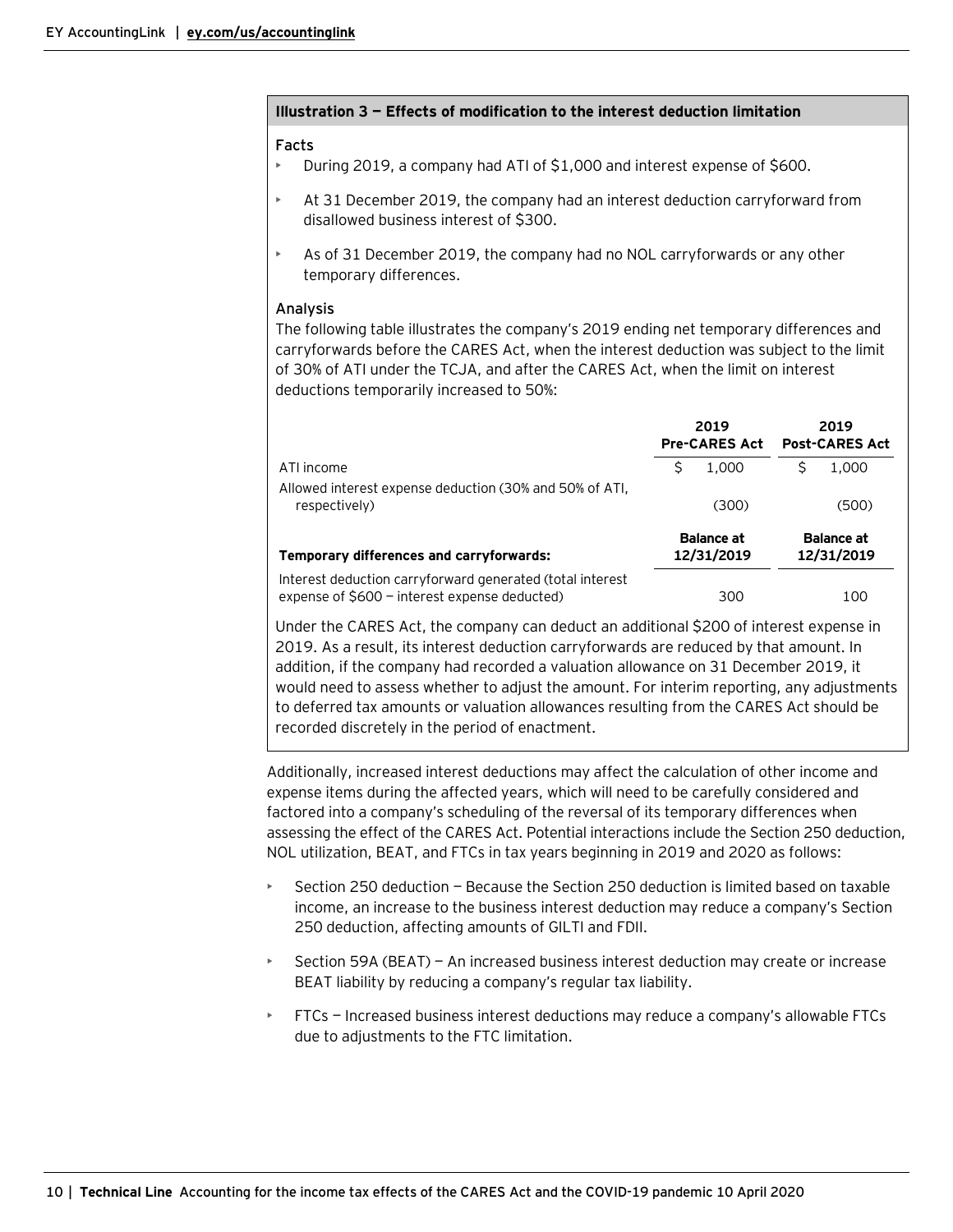#### *Acceleration of refundable AMT credits*

The CARES Act provides companies with potential additional liquidity by accelerating AMT credit refunds, allowing them to claim the refund in full in either 2018 or 2019 for any remaining credits instead of recovering the credit through refunds over a period of years, as it was established by the TCJA.

Companies that presented their remaining AMT credits as a noncurrent income tax receivable should reclassify them as current income tax receivable if they expect the amounts to be refunded in the next 12 months.

## *Changes to charitable contribution limits*

The CARES Act allows companies to deduct more of their 2020 charitable contributions by temporarily increasing the limit on cash contributions to 25% of taxable income from 10%. The higher limit applies only to contributions made in 2020.

A company that is computing its interim income tax provision should consider the new limit when determining its EAETR for the quarter that includes the enactment date.

# <span id="page-10-0"></span>Accounting considerations relating to current market conditions

## <span id="page-10-1"></span>Indefinite reinvestment assertion

Companies that historically asserted their intent and ability to indefinitely reinvest foreign earnings should challenge whether they can continue to do so if their operations have been affected by the COVID-19 pandemic or current market conditions.

The assertion that earnings from foreign operations will be indefinitely reinvested should be supported by projected working capital and long-term capital needs in the locations in which those earnings are generated (or other foreign locations) and an analysis of why those funds are not needed upstream. Although companies may have historically been able to demonstrate their ability to indefinitely reinvest foreign earnings, current market conditions may call into question a company's ability to continue to indefinitely reinvest foreign earnings, particularly if a company is shifting the location of operations.

If a company changes its reinvestment assertion during an interim period, the deferred income tax effects of undistributed earnings related to prior years, including any deferred income tax effects of the beginning-of-the-year cumulative translation adjustment related to the investment (i.e., the outside basis difference on the company's investment in a foreign subsidiary as of the beginning of the year) should be reported in continuing operations as a discrete charge to income tax expense in the period in which the change in assertion occurs. The backward tracing of the tax effects of the beginning-of-the-year cumulative translation adjustment to accumulated other comprehensive income would not be appropriate.

The tax effects of undistributed earnings, including translation adjustments related to the current year (i.e., the outside basis difference related to the current reporting year), would be recognized as an adjustment to the EAETR in the period in which the change in assertion occurs. The deferred tax effects of the translation adjustment related to the current period should be reported in other comprehensive income in accordance with ASC 740-20-45-11.

## <span id="page-10-2"></span>Realizability of DTAs and carryforwards

Companies affected by current market conditions related to the COVID-19 pandemic may be incurring unexpected losses and may need to reevaluate and change their conclusions about the realizability of their DTAs. Future realization of DTAs ultimately depends on the existence of sufficient taxable income of the appropriate character in either the carryback (if permitted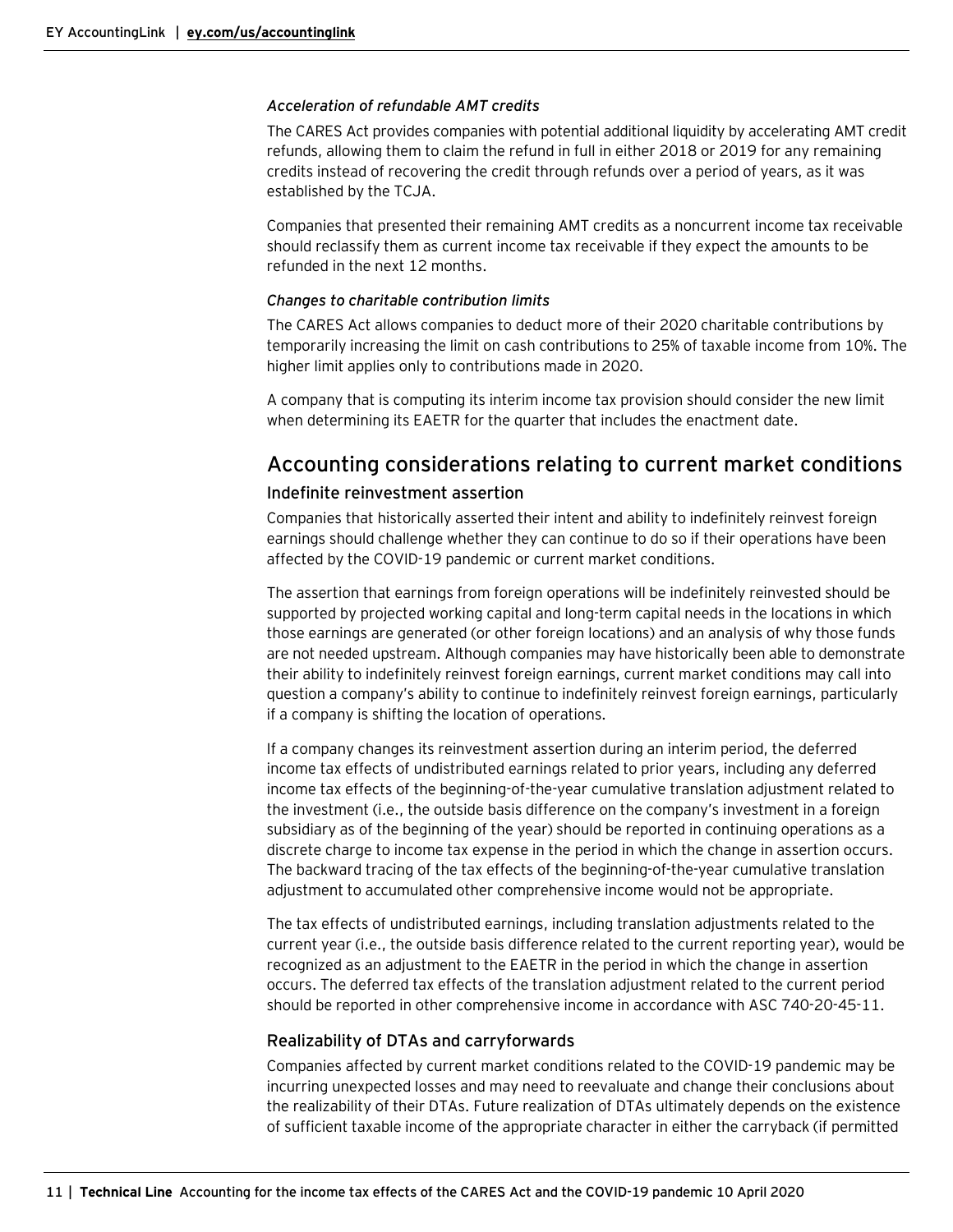under the tax law) or carryforward period under the tax law. Determining whether a valuation allowance for DTAs is necessary often requires an extensive analysis of positive and negative evidence regarding the realization of the DTAs, including an assessment of the likelihood of sufficient future taxable income.

ASC 740 lists the following four possible sources of taxable income that should be considered in determining whether a valuation allowance is required:

- Taxable income in prior carryback year(s), if carryback is permitted under the tax law
- Future reversals of existing taxable temporary differences
- Tax-planning strategies
- Future taxable income exclusive of reversing temporary differences and carryforwards

ASC 740 states that recent cumulative losses or the expectation that a company will have cumulative losses constitutes significant negative evidence about the realizability of DTAs that is difficult to overcome. We do not believe that, for the purpose of this assessment, there is a significant difference between being in a cumulative loss position and expecting to be in one. Therefore, a company that currently is not in a cumulative loss position but expects to be in such a position based on a revised forecast that reflects current market conditions should consider the negative evidence of the expected cumulative losses in the same manner as a company that is already in a cumulative loss position.

For companies that prepare interim financial statements, ASC 740 requires that the effect of a change in the beginning-of-the-year balance of a valuation allowance as a result of a change in judgment about the realizability of the related DTA in future years be recognized as a discrete event in the interim period that the change in judgement is made and not apportioned to other interim periods. The tax effect of a valuation allowance expected to be necessary for DTAs and carryforwards originating during the year should be included in the EAETR.

Management should also consider whether the disclosures made in the notes to the financial statements and management's discussion and analysis (MD&A) regarding the realizability of the company's DTAs are sufficient, especially if the company changes its assessment of the realizability of its DTAs from the prior reporting period because of significant losses in the year-to-date period and/or changes to its expectations about taxable income in the future.

## <span id="page-11-0"></span>Accounting for income taxes in an interim period

A company is required at the end of each interim reporting period to make its best estimate of the annual effective tax rate for the full fiscal year and use that rate to provide for income taxes on a current year-to-date basis. The EAETR is applied to ordinary income. Ordinary income (or loss) refers to income (or loss) from continuing operations before income taxes (or benefits), excluding significant unusual or infrequently occurring items (as these terms are defined in ASC 220-20, *Income Statement — Reporting Comprehensive Income — Unusual or Infrequently Occurring Items*). Discontinued operations and the cumulative effects of changes in accounting principles are also excluded from ordinary income (or loss).

Significant unusual or infrequently occurring items are reported as discrete events (i.e., not included in the annual effective tax rate) if they reflect transactions that are separately reported or reported net of the related tax effects (e.g., discontinued operations). In addition to being unusual or infrequently occurring, a transaction also must be significant to be excluded from ordinary income (and, therefore, excluded from the effective tax rate calculation). Significance generally does not, in and of itself, allow for a transaction to be recognized discretely.

Companies that expect to be in a cumulative loss position based on revised forecasts that reflect the effects of the pandemic should consider this negative evidence about the realizability of DTAs.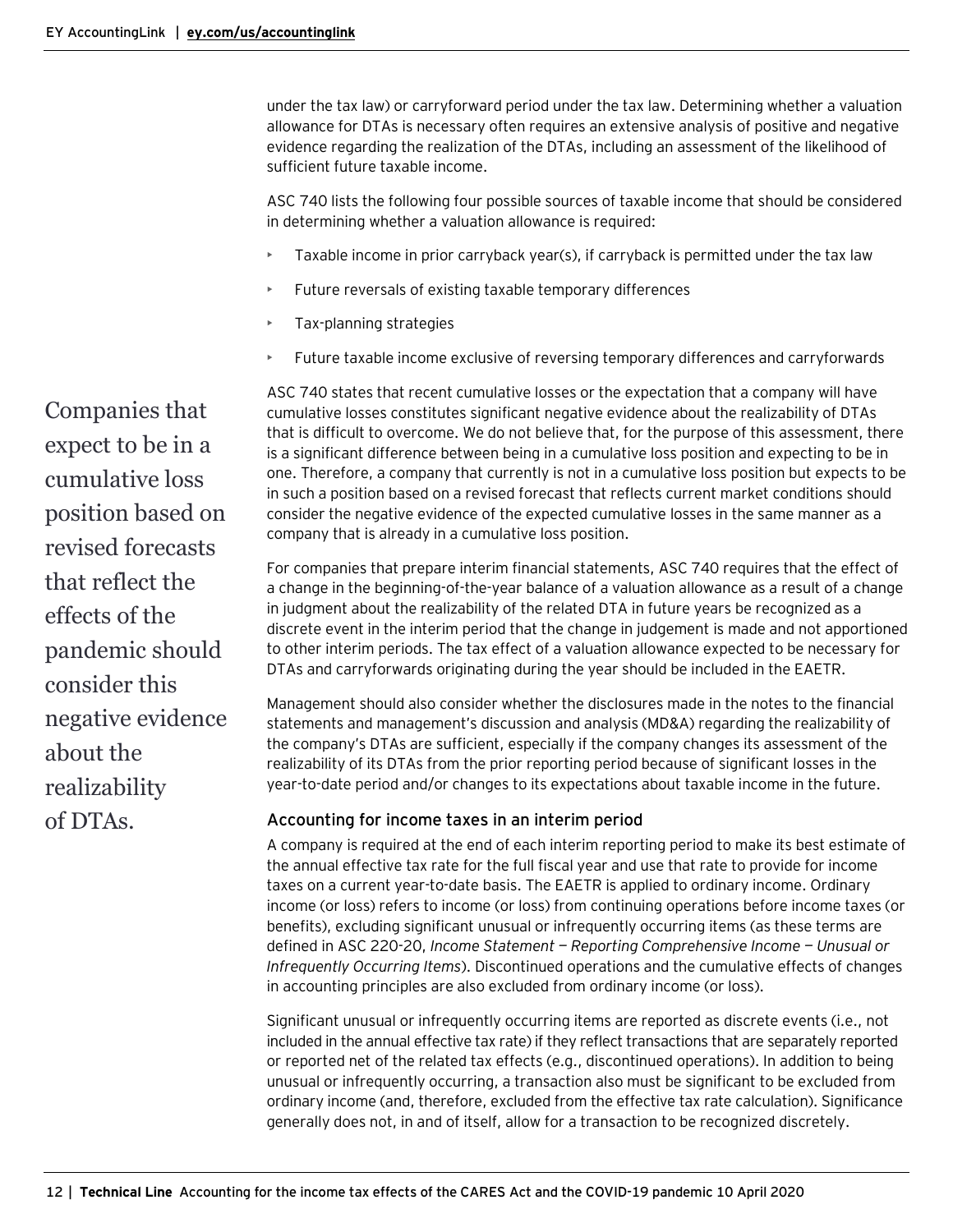Companies affected by the COVID-19 pandemic and current market conditions may be recognizing goodwill or long-lived asset impairment charges or entering (or expecting to enter into) transactions to modify leases, loans or other contracts. Deciding whether significant events should be considered unusual or infrequently occurring items can be challenging and requires careful consideration of the facts and circumstances as well as expectations about the future.

In some instances, an event may not be infrequent or unusual but may change the ordinary income projections so significantly that it calls into question a company's ability to estimate its ordinary income. See the following section for discussion when a company does not have the ability to estimate its ordinary income.

#### *Ability to estimate the annual effective tax rate*

Under ASC 740, each interim period is considered an integral part of the annual period, and the tax expense is measured using an EAETR. A company is required, at the end of each interim reporting period, to make its best estimate of the annual effective tax rate for the full fiscal year and use that rate to provide for income taxes on a current year-to-date basis. The estimated effective tax rate should reflect enacted federal, state and local income tax rates; foreign tax rates and credits; percentage depletion; capital gains rates; other taxes and credits; and available tax-planning alternatives. The rate should be revised, if necessary, as of the end of each successive interim period during the fiscal year to the company's best current estimate of its annual effective tax rate.

Companies affected by the COVID-19 pandemic may experience a reduction in demand, temporary closures of their operations or supply chain interruptions that may create challenges in preparing reliable estimates. Estimates of the annual effective tax rate are, of necessity, based on evaluations of possible future events and transactions and may be subject to refinement or revision.

ASC 740 addresses the consequences of a company's inability to reliably estimate some or all the information that is ordinarily required to determine the annual effective tax rate in an interim period financial statement. When a company is unable to estimate a part of its ordinary income (loss) or the related tax expense (benefit) but is able to make a reliable estimate of its EAETR, the tax expense (benefit) applicable to the item that cannot be estimated should be reported in the interim period in which the item is reported.

In some cases, a company may not be able to make a reliable estimate of its EAETR (e.g., when minor changes in estimated ordinary income could have a significant effect on the estimated effective tax rate). This could occur when a company's operating results will be at or near breakeven or when permanent differences are significant compared to estimated income. If a reliable estimate of the EAETR cannot be made, the actual effective tax rate for the year to date may be the best estimate of the annual effective tax rate.

In addition, when there is a significant variation in the customary relationship between income tax expense and pretax income in the interim period financial statements, a company should disclose the reasons in its interim financial statements if they are not otherwise apparent from the financial statements or from the nature of the company's business.

## How we see it

We generally expect a company to be able to make a reliable estimate of ordinary income and an EAETR. However, due to challenges relating to current market conditions, a company may not have the ability to make a reliable estimate of all or part of its ordinary income. We believe that a company's conclusion that it cannot make a reliable estimate of all or parts of its ordinary income or its EAETR should be consistent with conclusions reached about similar projections used by management in the financial statements and disclosures made to users of the financial statements.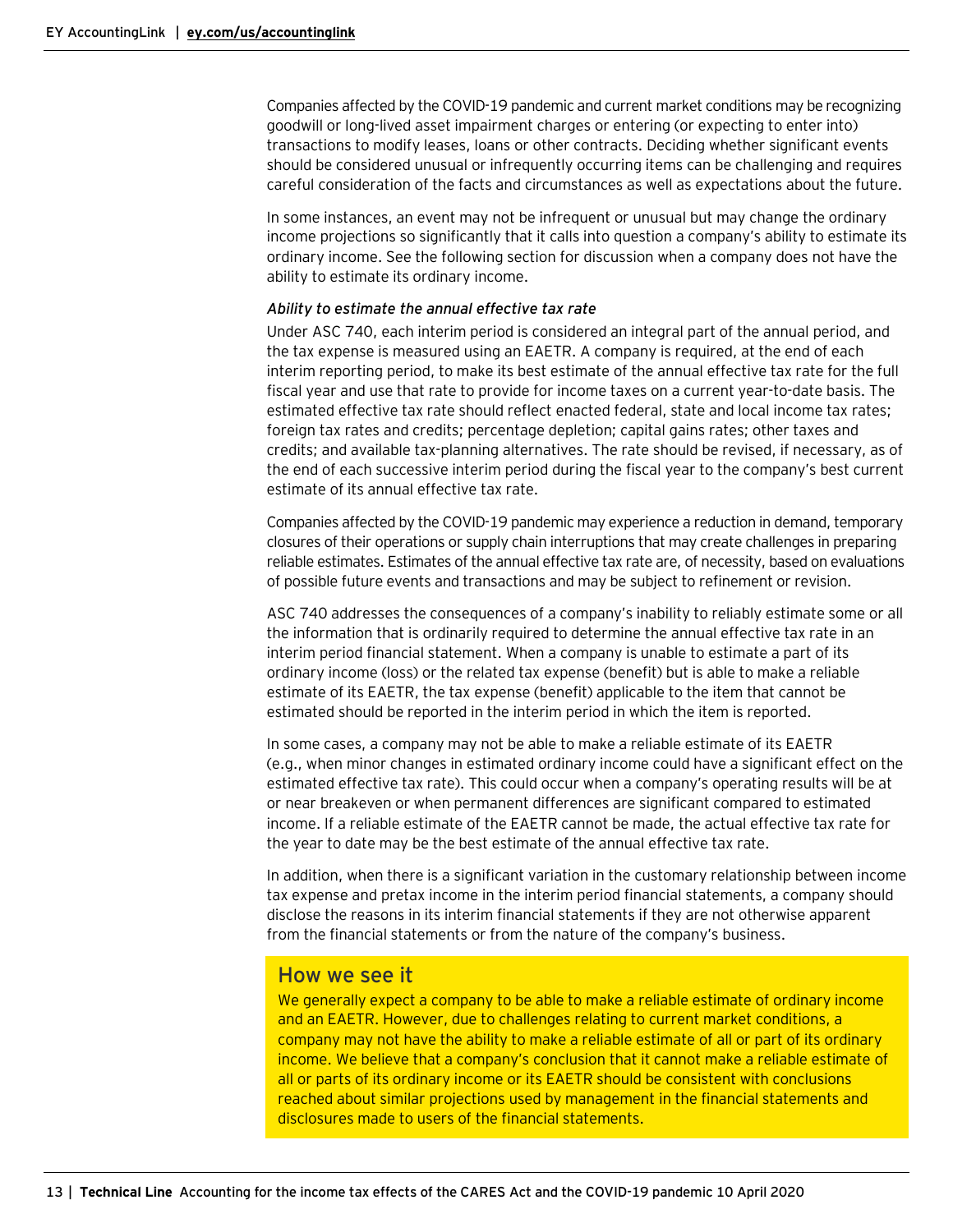#### *Companies with operations in multiple jurisdictions*

A company that has operations in multiple jurisdictions may be experiencing losses in certain jurisdictions due to the current market conditions. Generally, ASC 740 requires a company that is subject to tax in multiple jurisdictions to determine one overall EAETR to calculate the interim period tax expense (benefit). However, there are two exceptions to this requirement:

- If, in a separate jurisdiction, the company anticipates an ordinary loss for the fiscal year or incurs an ordinary loss for the year-to-date period for which a tax benefit cannot be realized, the company should exclude the ordinary income (loss) in that jurisdiction and the related tax (benefit) from the overall computations of the EAETR and interim period tax (benefit). The company must compute a separate EAETR for this jurisdiction, which would be applied to the ordinary income (loss) in that jurisdiction.
- If a company is unable to estimate the annual effective tax rate in a foreign jurisdiction in dollars or is otherwise unable to make a reliable estimate of the ordinary income (loss) or the related tax (benefit) in a foreign jurisdiction for the fiscal year, the company should exclude the ordinary income (loss) in that jurisdiction and the related tax (benefit) from the overall computations of the EAETR and interim period tax (benefit). The company must compute separately the interim tax (benefit) in this jurisdiction as the jurisdiction reports ordinary income (loss) in an interim period.

## *Companies with year-to-date ordinary losses in an interim period*

Affected companies may have unexpected ordinary losses and will need to determine whether they will be able to benefit from those losses when computing their EAETR. In addition, when a company has a year-to-date ordinary loss that exceeds the anticipated ordinary loss for the fiscal year, ASC 740 limits the income tax benefit recognized for the year-to-date interim period to the amount that would be recognized if the year-to-date ordinary loss were the anticipated ordinary loss for the fiscal year.

This limitation does not apply to companies that have early adopted Accounting Standards Update (ASU) 2019-12, *Income Taxes (Topic 740): Simplifying the Accounting for Income Taxes*, which eliminates this exception in ASC 740*.* Under the new guidance, a company would no longer limit the tax benefit recognized in an interim period if it expects to realize a tax benefit.

Refer to our FRD, *[Income taxes](https://www.ey.com/en_us/assurance/accountinglink/financial-reporting-developments---income-taxes-)*, for additional information.

## <span id="page-13-0"></span>Disclosures

ASC 740 requires companies to disclose the effects of adjustments to deferred tax amounts for enacted changes in tax laws or rates. Companies also need to carefully consider how other aspects of the CARES Act and the COVID-19 pandemic may affect each of the income tax disclosures required under ASC 740.

## Additional SEC disclosure considerations

When the effects of tax law changes are or will be material to a registrant, the registrant should consider the disclosure implications in preparing its MD&A under Item 303 of Regulation S-K, including its discussion of results of operations and liquidity and capital resources.

The remeasurement of DTAs and DTLs and any reassessment of the realizability of DTAs may have a material effect on many registrants' tax provisions.

In addition, the CARES Act may result in changes to a registrant's effective tax rates in interim periods when the temporary provisions are in effect. When disclosing results of operations, registrants should disclose and explain the effect of the CARES Act on their tax provision as well as the expected effects on the effective tax rate in future periods.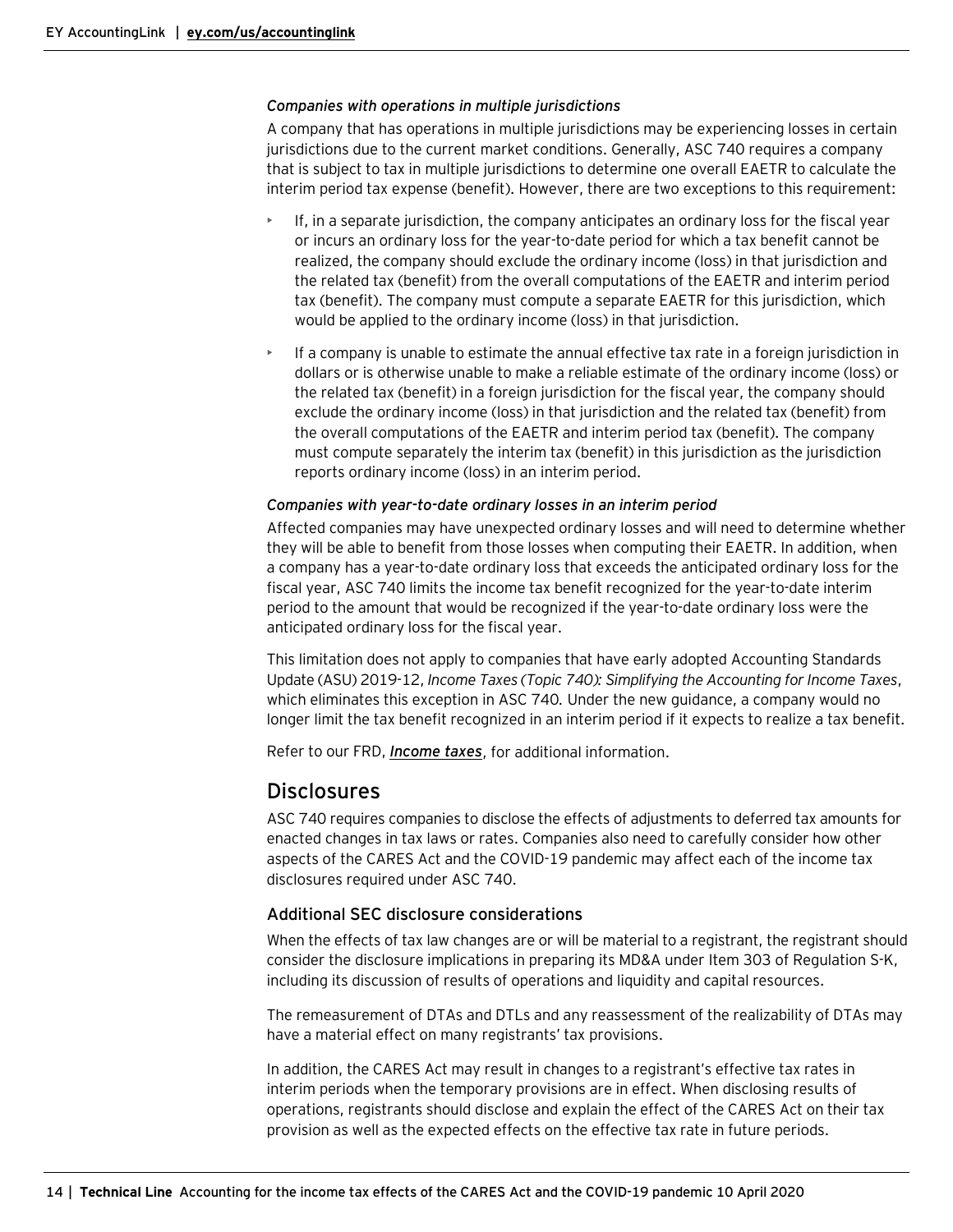The Securities and Exchange Commission (SEC) staff has historically requested that a registrant disclose the amount of cash held overseas that is unavailable for use domestically if the registrant has asserted that it will indefinitely reinvest foreign earnings. Registrants may need to revisit their assertions about permanently reinvesting foreign earnings in light of the COVID-19 pandemic and current market conditions, along with their disclosures about liquidity and capital resources in MD&A.

# <span id="page-14-0"></span>Government assistance

Measures considered by governments around the world to help companies deal with the economic fallout of the COVID-19 pandemic include providing loan guarantees or loans at belowmarket interest rates, grants, tax relief and paying for medical services (e.g., diagnostic testing for COVID-19). To receive the relief, companies may be required to agree to certain conditions.

Each government program likely has its own specific requirements, which require a careful assessment to determine both the eligibility and the proper accounting treatment of any government assistance a company receives. The accounting and disclosure implications (e.g., timing of recognition, financial statement presentation) would vary significantly, for example, depending on whether the assistance is considered a loan, a grant, a payment for goods or services, a contribution or an income tax credit.

# How we see it

Legislation providing assistance may use terms such as "grant" or "credit" to describe the form of the assistance, but companies will need to carefully evaluate the substance of the legislation to determine the appropriate accounting.

## <span id="page-14-1"></span>Determining whether government assistance relates to income taxes

We generally believe that a company that receives government assistance in the form of an income tax credit should account for the assistance in accordance with ASC 740.

ASC 740 applies to all federal, foreign, state and local (including franchise) taxes based on income. That is, any tax levied on (or credited to) a company based on the company's income (or income tax liability) is generally subject to the provisions of ASC 740. A credit from a government entity that isn't based on taxable income would generally be considered a government grant and would, therefore, be out of the scope of ASC 740. Refer to section 4.2.8, *Government assistance received,* of our FRD, *[Income taxes](https://www.ey.com/en_us/assurance/accountinglink/financial-reporting-developments---income-taxes-)*, for additional information on the accounting for government assistance that is in the scope of ASC 740.

For more information about accounting considerations for government assistance not in scope of ASC 740, refer to our Technical Line, *[Accounting and reporting considerations for the](https://www.ey.com/en_us/assurance/accountinglink/technical-line---accounting-and-reporting-considerations-for-the)  [effects of the coronavirus outbreak](https://www.ey.com/en_us/assurance/accountinglink/technical-line---accounting-and-reporting-considerations-for-the)*.

# <span id="page-14-2"></span>Internal control considerations

Companies will also need to evaluate how the significant disruptions caused by the COVID-19 pandemic have affected their processes and key controls relevant to the accounting for income taxes on an interim basis. The business provisions of the CARES Act change US tax law and need to be accounted for during the interim period that includes the 27 March 2020 enactment date. This will require companies to execute key controls over non-routine aspects of the accounting for income taxes while likely facing significant operational challenges.

Companies that receive government assistance need to carefully consider the type of assistance to determine the appropriate accounting treatment.